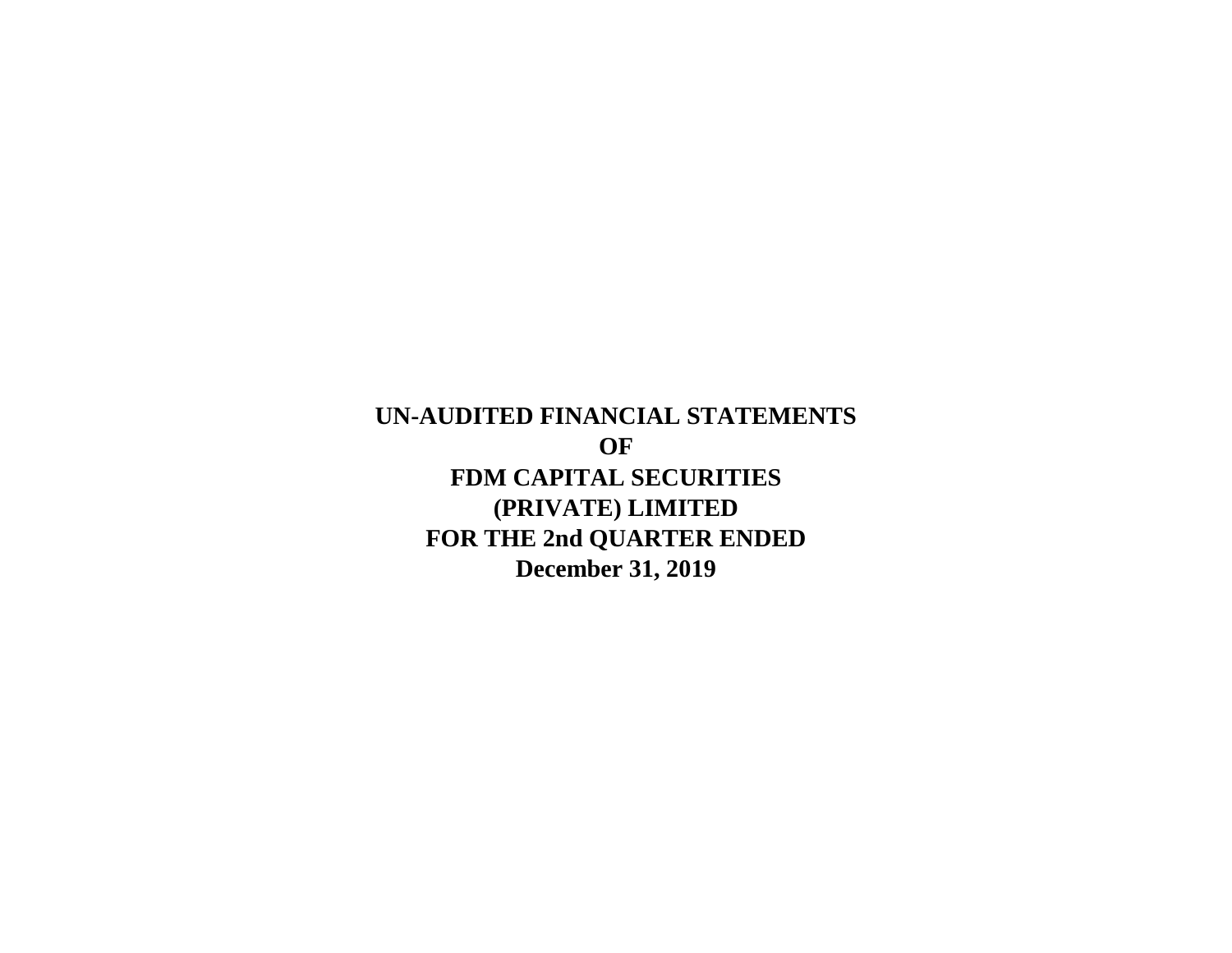## **FDM Securities (Pvt) Ltd Financial Statements As on Dec 31,2019**

| <b>Current Assets</b>           |                | <b>Currnet Liabilities</b>       |            |                   |
|---------------------------------|----------------|----------------------------------|------------|-------------------|
| Cash at Bank& hand              | 61,164,575.00  | <b>Trade Payables</b>            |            | 56,584,772.00     |
| <b>Trade Debt</b>               | 10,249,116.00  | <b>Accrued Markup</b>            |            | 1,863,939.00      |
| Short Term Invest.              | 103,292,850.00 | <b>Bank Borrowing</b>            |            |                   |
| Loan & Advances                 |                | <b>Other Liabilities</b>         |            | 405,675.00        |
| Pre-Payments & Deposits         | 8,681,477.00   |                                  |            |                   |
| Deposits & Advances             | 12,153,025.00  |                                  |            |                   |
| <b>Other Current Assets</b>     |                |                                  |            |                   |
| <b>Total Current Assets</b>     | 195,541,043.00 | <b>Total Current Liabilities</b> |            | 58,854,386.00     |
| <b>Business Property</b>        | 13,580,258.00  | Long Term Loans                  |            | 2,500,000.00      |
| Value of TREC                   | 3,500,000.00   |                                  |            |                   |
| Long Term Invest.               |                | <b>Total Liabilities</b>         |            | 61,354,386.00     |
| Deposits with KSE, NCCPL & CDC  | 4,050,000.00   |                                  |            |                   |
| <b>Other Non Currnet Assets</b> |                | Capital                          |            | 130,000,000.00    |
|                                 |                |                                  | Priv.      | 159,831,797.00    |
| <b>Total Non Current Assets</b> | 21,130,258.00  | Unappropriated P/L               | <b>PSX</b> | (58, 923, 495.00) |
|                                 |                |                                  | Currt.     | (75, 591, 387.00) |
| <b>Total Assets</b>             | 216,671,301.00 | <b>Total Equity</b>              |            | 216,671,301.00    |